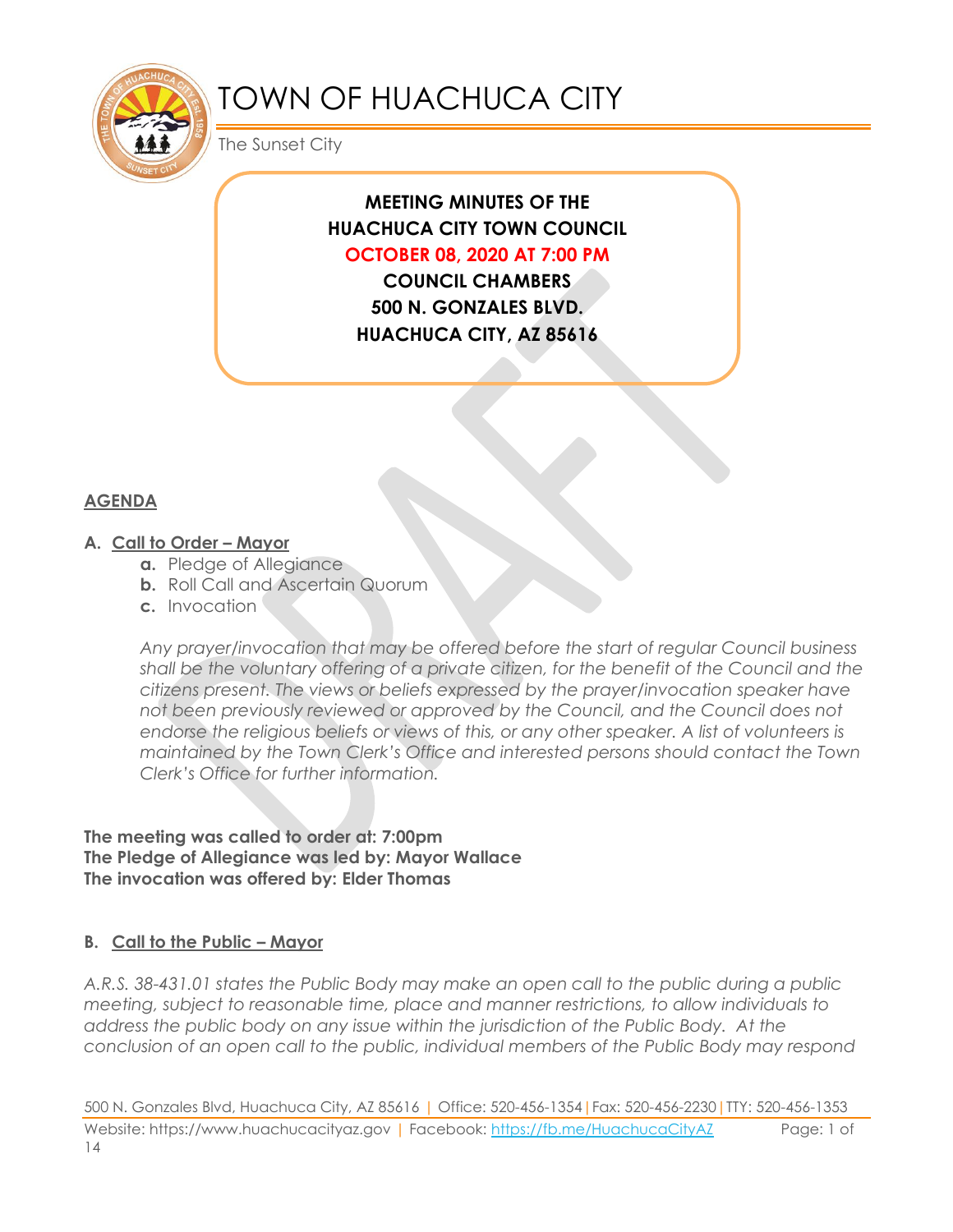*to criticism made by those who have addressed the Public Body, may ask staff to review a matter or may ask that a matter be put on a future agenda. However, members of the Public Body shall not discuss or take legal action on matters raised during an open call to the public unless the matters are properly noticed for discussion and legal action.*

Clerk Thorpe advises there is one emailed comment in regards to item E.2.

## **C. Consent Agenda - Mayor**

*All items listed in the Consent Agenda are considered routine matters and will be enacted by one motion of the Council. There will be no separate discussion of these items unless a Member of the Town Council requests that an item or items be removed for discussion. Council Members may ask questions without removal of the item from the Consent Agenda. Items removed from the Consent Agenda are considered in their normal sequence as listed on the agenda, unless called out of sequence.*

- **C.1** Consider approval of the minutes of the Regular Council meeting held on October 08, 2020.
- **C.2** Consider approval of the Payment Approval Report.
- C.3 Consider approval of the disposal of a shelving unit through Public Surplus.

**Motion:** Consent Agenda, **Action:** Open for Discussion and/or Action, **Moved by** Johann Wallace, **Seconded by** Donna Johnson.

**Motion:** Consent Agenda, **Action:** Approve, **Moved by** Johann Wallace, **Seconded by** Donna Johnson. Motion passed unanimously.

## **D.** Unfinished Business before the Council – Mayor

*Public comment will be taken at the beginning of each agenda item, after the subject has been announced by the Mayor and explained by staff. Any citizen, who wishes, may speak one time for five minutes on each agenda item before or after Council discussion. Questions from Council Members, however, may be directed to staff or a member of the public through the Mayor at any time.*

## **E. New Business Before Council - Mayor**

*Public comment will be taken at the beginning of each agenda item, after the subject has been announced by the Mayor and explained by staff. Any citizen, who wishes, may speak one time for five minutes on each agenda item before or after Council discussion. Questions from Council Members, however, may be directed to staff or a member of the public through the Mayor at any time.*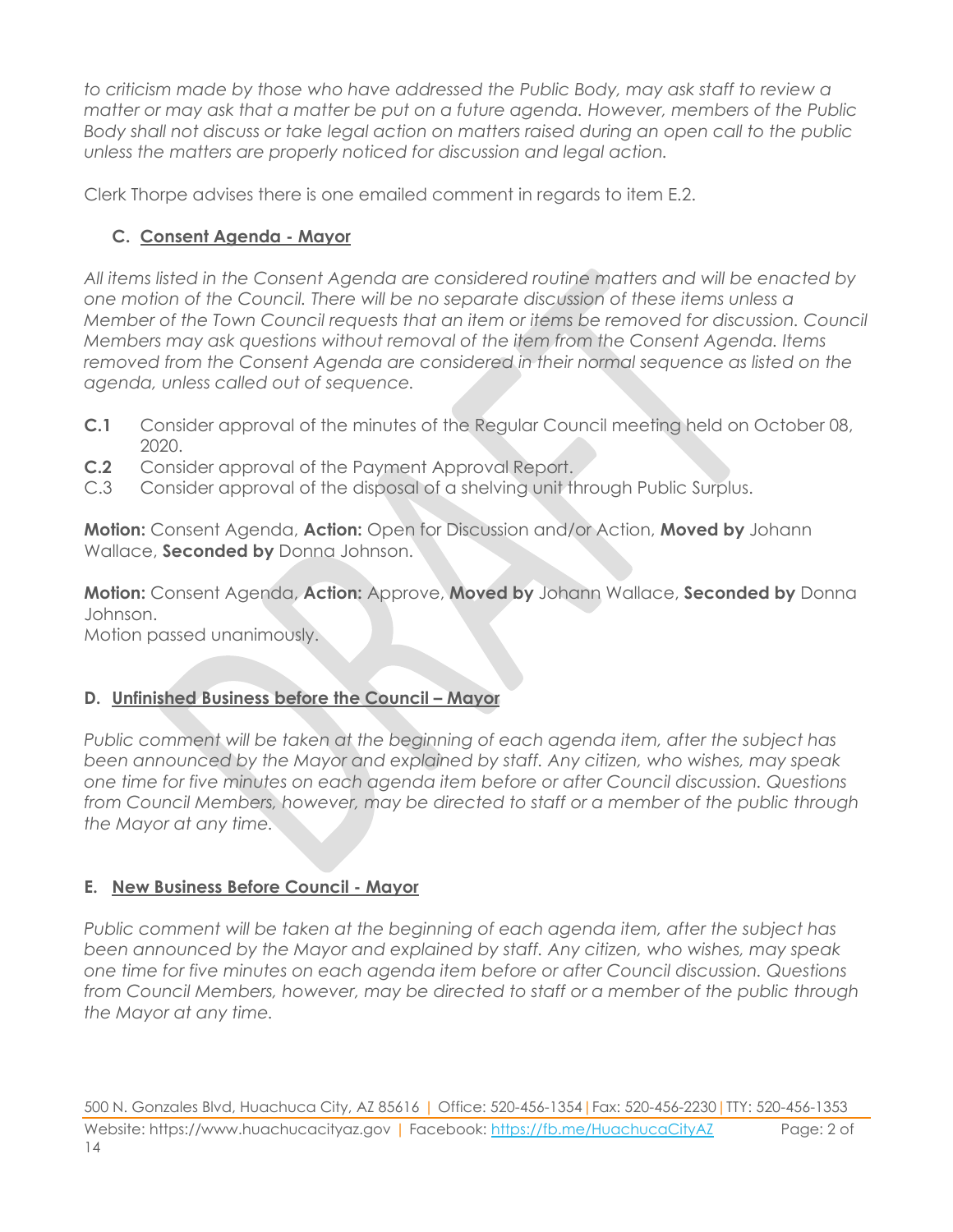**E.1 Discussion and/or Action [Spencer Forsberg]:** Mr. Forsberg will review the Town's finances for the month of September.

#### **Motion: Item E.1, Action: Open for Discussion and/or Action, Moved by Johann Wallace, Seconded by Cynthia Butterworth.**

Mr. Forsberg advises we are 25% through this fiscal year. General Fund, we did have our payment to Whetstone Fire, and we also received grant money related to the signal project. With revenue of \$180 thousand, \$45 thousand of that is that grant. \$180,773.00 revenue. Expenditures of \$238 thousand. We are in the red \$57 thousand with that expenditure to Whetstone Fire. Year to date, the general fund is \$33 thousand in the black. We can average out that payment and we would be even more in the black at this point for income statement items. This does not take into account accounts receivable but I did bring some information tonight to talk about that as well. Water fund for the month of September we had \$38 thousand in revenue and expenditures of almost \$19 thousand. Year to date we have \$57 thousand in the black on the water fund. Going off of that, for the month of September we had \$38 thousand revenue and we collected \$45 thousand, so we are catching up on some accounts receivable. To give you an idea, we have been averaging about a \$3 thousand a month growth in accounts receivable, so we are billing it out, we just aren't getting paid as fast so our accounts receivables are growing by about \$3 thousand a month on a typical basis. We are at about \$69 thousand in accounts receivable on the water fund right now.

Sewer fund had revenue of \$21,700.00 and we posted \$21 thousand collected in the month of September. So it was kind of a wash for the month. That one has been growing at a rate of about \$1,300 a month. We have a balance of about \$38 thousand in accounts receivable.

Garbage fund, we had revenue of almost \$12 thousand this month. We did not get a check out to them yet, so expenses were very minimal. What has been happening lately is that one month we don't have a payment go out and the next there are two. This balances out. It depends on them billing us. Garbage fund has been pretty steady, growing at about \$700 per month. There is an accounts receivable balance there of about \$20 thousand.

Landfill had a particularly good month. We show revenue of almost \$156 thousand, which is one of the larger months we have seen for the past few years. We booked revenue of \$156 thousand and we collected \$111 thousand. Our accounts receivable on the landfill is growing at about \$15 thousand a month. Right now its pushing \$300 thousand on accounts receivable. I know there has been some work trying to get collecting on this, but that cash would certainly help the general fund. I know that last time we talked about how we are booking revenue but we aren't always getting the cash for it so hopefully this paints a better picture. We are doing ok but we could be doing better for accounts receivable and collecting from our customers and residents, so that the Town isn't off setting these amounts with savings accounts. There was also a large payment out of the general fund for the lease payment for the Police vehicles. The numbers look good on the income statement, but if we can start collecting on accounts receivable it would look better on our bank accounts.

Mayor Wallace: Thank You. You gave us one of the most vital pieces of information we need to have and that is understanding what moneys come in. We can look on paper and it looks good but we need the green paper. Knowing what we have actually received, what folks have paid us, that's what we need so thank you.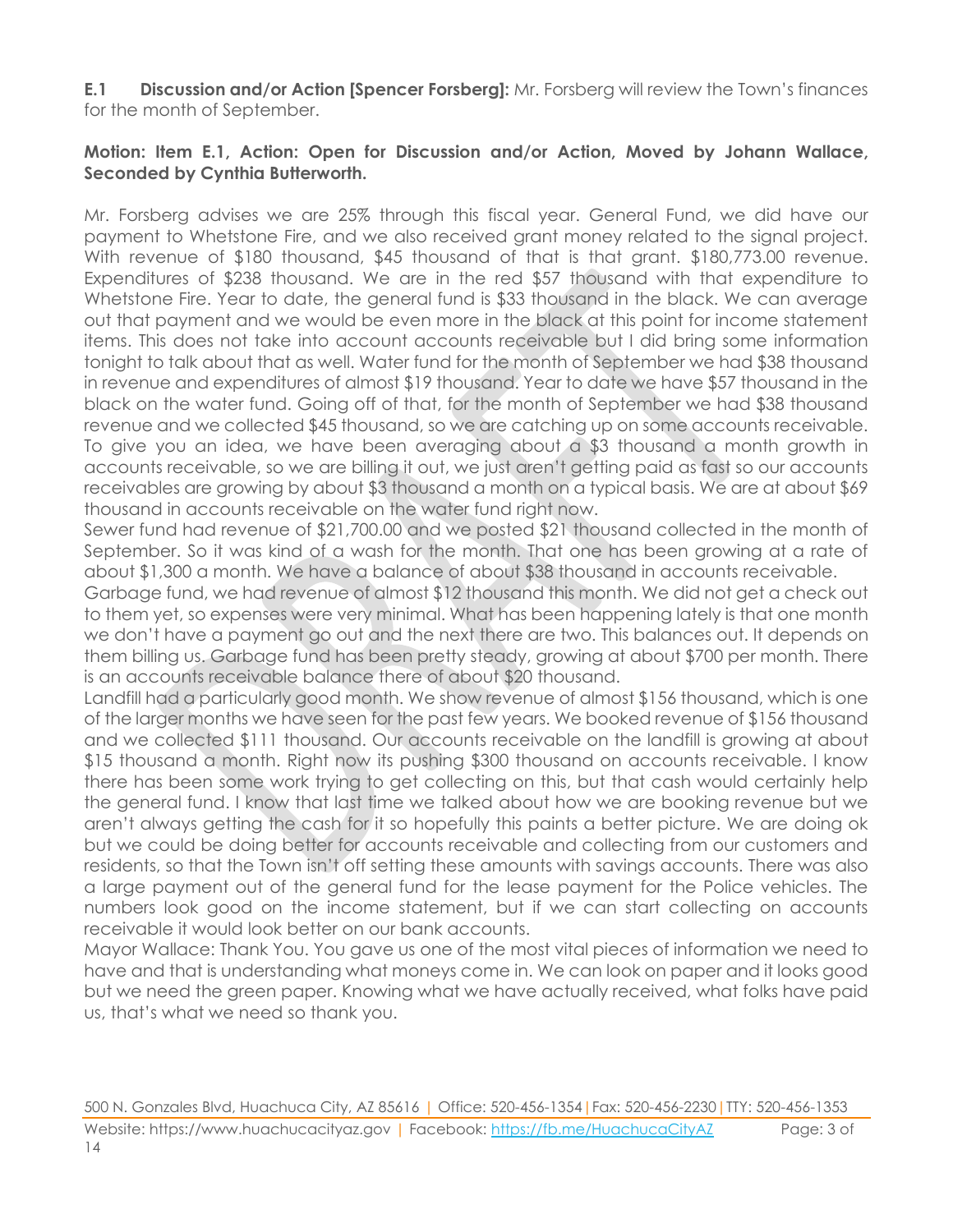**E.2 Discussion and/or Action [Suzanne Harvey]:** Director Harvey will discuss the old animal shelter and request guidance from Council regarding their intent for the building and property.

**Motion:** Item E.2, **Action:** Open for Discussion and/or Action, **Moved by** Johann Wallace, **Seconded by** Donna Johnson.

Mayor Wallace advises that one person emailed a request that a statement be read. Mr. Benavidez states this is fine. Mayor Wallace reads the following from Jere Fredenburgh:

Cochise County has always needed the shelter more than the Town of Huachuca City.

Please consider opening a new dialogue with the County, specifically Supervisor Judd and incoming Supervisor Crosby. Both appear receptive.

More recent estimates for repair have been done, and should the Town choose to sell the building/land for a nominal amount, I think the animals of the County would benefit.

It appears that the County has no interest in managing a shelter, however, this might be a point of discussion with current leadership as well.

Thank you for your consideration,

Jere Fredenburgh

Previous Huachuca City Shelter volunteer

Current Sierra Vista shelter volunteer.

Mayor Wallace advises, that before we start, he went through a tour a couple other Councilmembers and he is not looking at this place as an animal shelter again. If the County was interested, we would not be in this place to begin with. You could see where the door jams were rusting out. You could see insulation falling from the ceiling with tunnels made by rats. There were fresh rat droppings everywhere. The walls are tearing apart. The place is beyond repair. It got shut down because of a water leak and the electricity. It is going to take much more than just fixing the water and electricity. If it comes to a vote for the building to be used as an animal shelter, I will vote no because walking through that place and seeing everything wrong with it, one the Town can not afford it and two, you need to completely gut it, redo the kennels where animals were kept, open air, light coming through. If we care about animals we are not going to put them in a building like that.

Director Harvey thanks Council, a lot came to see the shelter and that is important because there is a lot to be said for seeing it firsthand instead of just hearing things. As the Mayor stated, I didn't even put it as an option to open it as an animal shelter. I didn't even put it as an option to keep the building as it stands, because we can't afford to fix it. We are looking at leasing the building as is/ where is. If we were to do that we are going to have responsibilities of any landlord. Even if someone were to bring it up to code, we would be on the hook for repairs so that is still a liability. We could sell the building and the property where is/as is and the buyer would be responsible to bring it up to code. If we did that we would need to divide the parcel because right now the parcel it's on includes one of our wells. We could repurpose the building but that would be costly and staff don't see a need for it. We could surplus the building. If there is a buyer, part of the price would be that they have to dismantle and move the building. If it didn't sell, we could sell the metal and get some money for that. Our only responsibility if we could surplus the building would be to get rid of the cement pad, which we could do and it wouldn't

500 N. Gonzales Blvd, Huachuca City, AZ 85616 | Office: 520-456-1354|Fax: 520-456-2230|TTY: 520-456-1353 Website: https://www.huachucacityaz.gov | Facebook:<https://fb.me/HuachucaCityAZ> Page: 4 of 14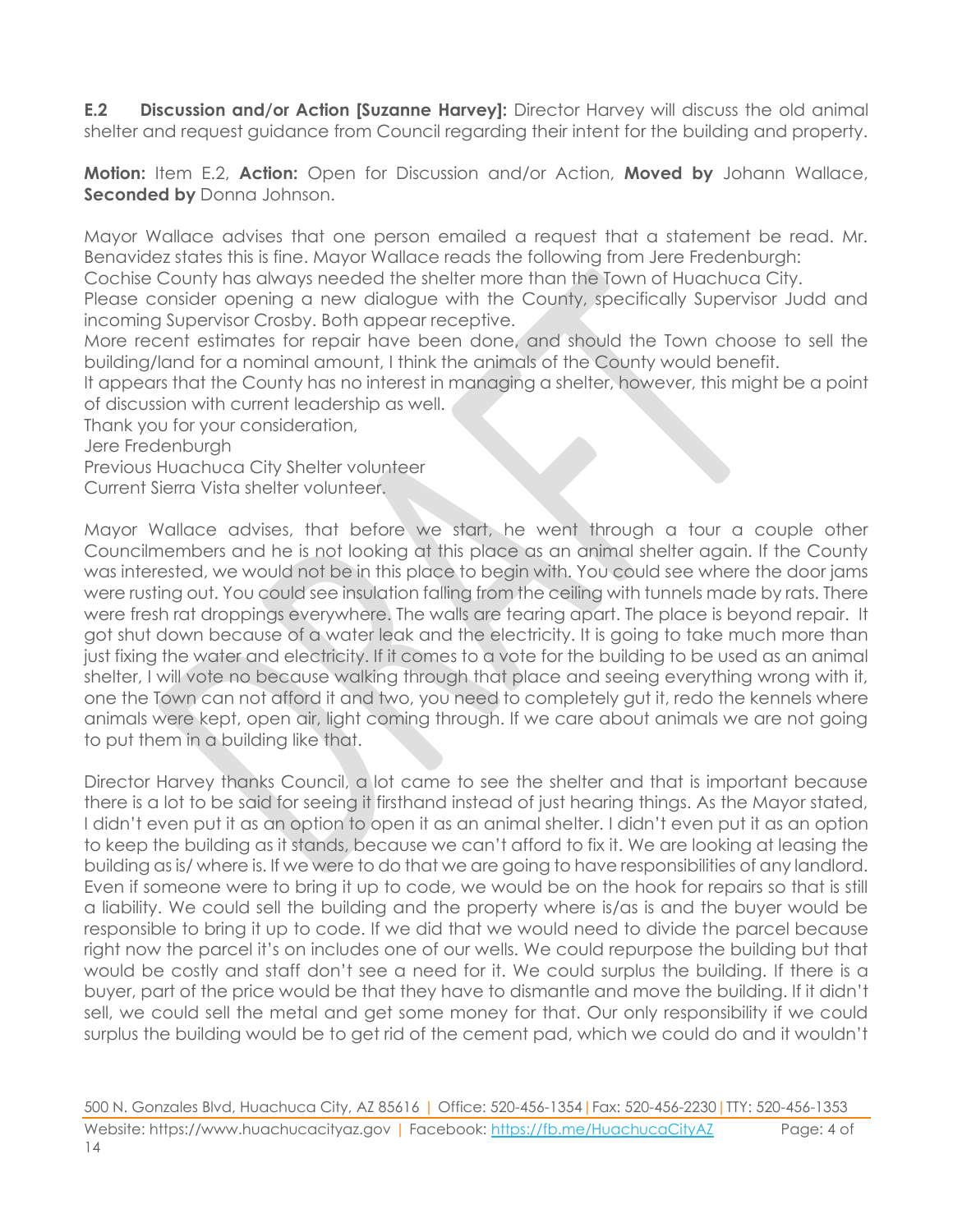be a huge expense. I would ask of Council, as you provide your direction to us as to what you would like to see happen, to give us if it's sold or leased, would the Town consider a nominal amount for a non-profit or government agency or are you looking for the fair market value for the property.

Councilmember Trate: I was surprised. I have gotten cats there and I didn't realize it was as bad as it was. One of my suggestions was to just sell as much as we could.

Mayor Pro Tem Johnson: I think our best bet, because it's not paying off, is to tear it down and sell the property if we could.

Councilmember Banks: We don't have an estimate as to what it's worth, and it's not zoned commercial, it's zoned residential. If it were to become a business it would need a rezoning at the buyers expense. It needs to be split if we sell it and that has a fee. I don't know what that fee is. Sitting there as it is right now is a liability. I cried after I left. I wasn't a volunteer but the volunteers have a lot invested in it. Lots of good animals found homes because of it. It has that goodness about it. It has a strong odor that is never coming out of that cracked slab. Whatever you guys want to do to try to get some money out of it.

Councilmember Butterworth: My suggestion would be not to lease. If the County is interested, we should offer it to them if they want to buy it and if they want to bring it up to Town standards. If they are not interested, I say we sell it as is/where is and let the buyer dismantle it or do whatever they do to bring it up to code.

Mayor Wallace: I have a dog that I got from that shelter too, he is a puddle of dirt, but he's my dog still. County is not interested, or they would have already approached us, they would have already came to us. Its been closed for two years now. The fact that its been closed for two years, there is absolutely no interest. If County is interested in setting up a shelter, they are not going to do it here. They have other more centrally located and better equipped places to set up one if they want to. This is currently zoned residential and we can't have an animal shelter there, did the Town approve its own? Dr. Johnson replies that apparently someone did way back.

Mayor Wallace: Trying to sit around a wait for another year while County figures it out, I don't want to take that risk. It is a liability while it is sitting there. We still have a responsibility for maintaining it. Making sure no vagrants are moving in and the whole nine. I can't see waiting for County. They aren't interested. They would have already approached us directly and not through a third party. As far a surplusing it, it is tied to steel beams by bolts. The whole thing could be torn down. If somebody is going to buy, tear down and haul off this thing and we can get some money for it.

Chief Thies: Just a quick thank you to the Rangers, they came out a couple Saturdays ago along with me and Gerald and helped get it cleaned up to how you saw it. It didn't look like that before.

Mayor Wallace: Based on talking to staff, what is the recommendation Suzanne?

Director Harvey: Our recommendation is to try to surplus the building. If we are unable to surplus it then we try to sell it. We have some ideas to approach different businesses in town to see if they might be interested in purchasing it. The moving company is parked on our land right now, so they might be interested in buying it and taking the building down and putting a bigger parking area for their trucks.

**Motion:** Authorize the attempted surplus of the building and if that fails, proceed with other options to find a different owner for the building, possibly the land and bring it back to Council

500 N. Gonzales Blvd, Huachuca City, AZ 85616 | Office: 520-456-1354|Fax: 520-456-2230|TTY: 520-456-1353 Website: https://www.huachucacityaz.gov | Facebook:<https://fb.me/HuachucaCityAZ> Page: 5 of 14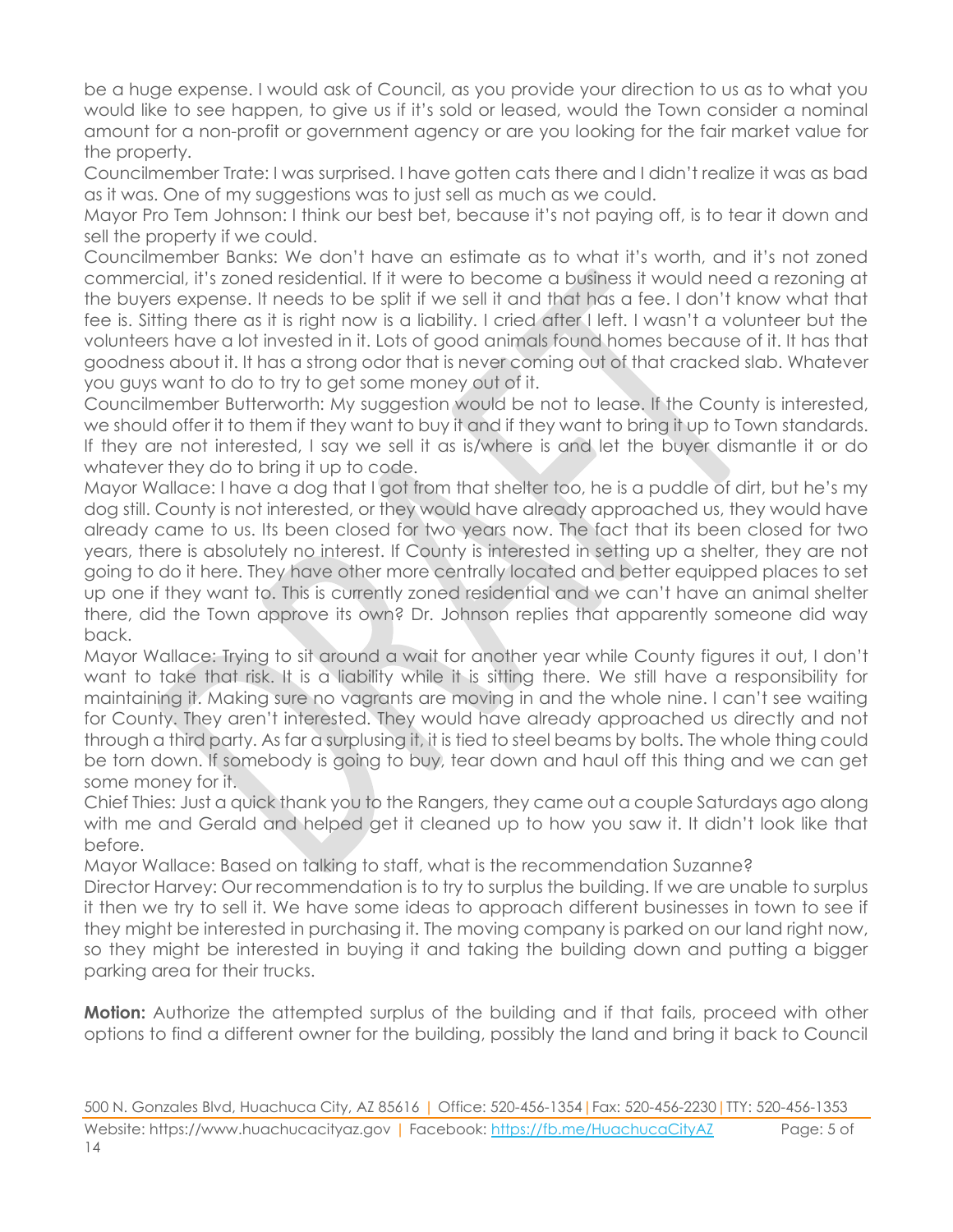for further consideration if it is not surplused, **Action:** Direct Staff, **Moved by** Johann Wallace, **Seconded by** Donna Johnson. Motion passed unanimously.

**E.3 Discussion and/or Action [Suzanne Harvey]:** Director Harvey will seek authorization of a license agreement with Earth and Sky Photography, LLC, to film a documentary in the Community Garden, Library and Senior Center, and to share town photos and provide interviews for the project.

**Motion:** Item E.3, **Action:** Open for Discussion and/or Action, **Moved by** Johann Wallace, **Seconded by** Donna Johnson.

Director Harvey: We are basically asking permission, and she is here, Sheila Foraker, and she is absolutely amazing, I have seen some of her work. She has just started her own business. She is willing to do this pro-bono. She thinks there is an interest and I do as well. If we participate in this she needs permission to film on our property and she may interview some employees. We are asking your permission to do this. The rights to what she creates she will have as part of her portfolio, she has no plans on selling it, but we will also have the rights to use the finished product as we see fit. Mr. Benavidez went over the licenses and helped put them together. I think it would be a great way to market our Town, it is one of the great things we have done in our Town and it would be awesome to have a professional put something together.

Mayor Wallace: Mr. Benavidez, no concerns?

Attorney Benavidez: No, Mr. Mayor.

Mayor Wallace: Sheila, would you like to say anything?

Sheila Foraker: I am very excited to be working with the Community Garden and the amazing things they are doing. It's almost like a slow reveal where you think you see the whole picture and suddenly there is this amazing panorama in front of you. Teach a man to fish and you discover it's much more than that.

Mayor Wallace: I like the idea.

**Motion:** The license agreement with Earth and Sky Photography to film a documentary in the Community Garden, Library and Senior Center and to share Town photos and provide interviews for the project , **Action:** Approve, **Moved by** Johann Wallace, **Seconded by** Cynthia Butterworth. Motion passed unanimously.

**E.4 Discussion and/or Action [Suzanne Harvey**]: Director Harvey will present a construction services contract amendment for Council's approval which would extend the date for Mountain Power to complete the work on the Emergency Vehicle Preemption Signal project. The amendment will extend the completion date to December 31, 2020, due to delays in receiving necessary parts.

**Motion:** Item E.4, **Action:** Open for Discussion and/or Action, **Moved by** Johann Wallace, **Seconded by Cynthia Butterworth.**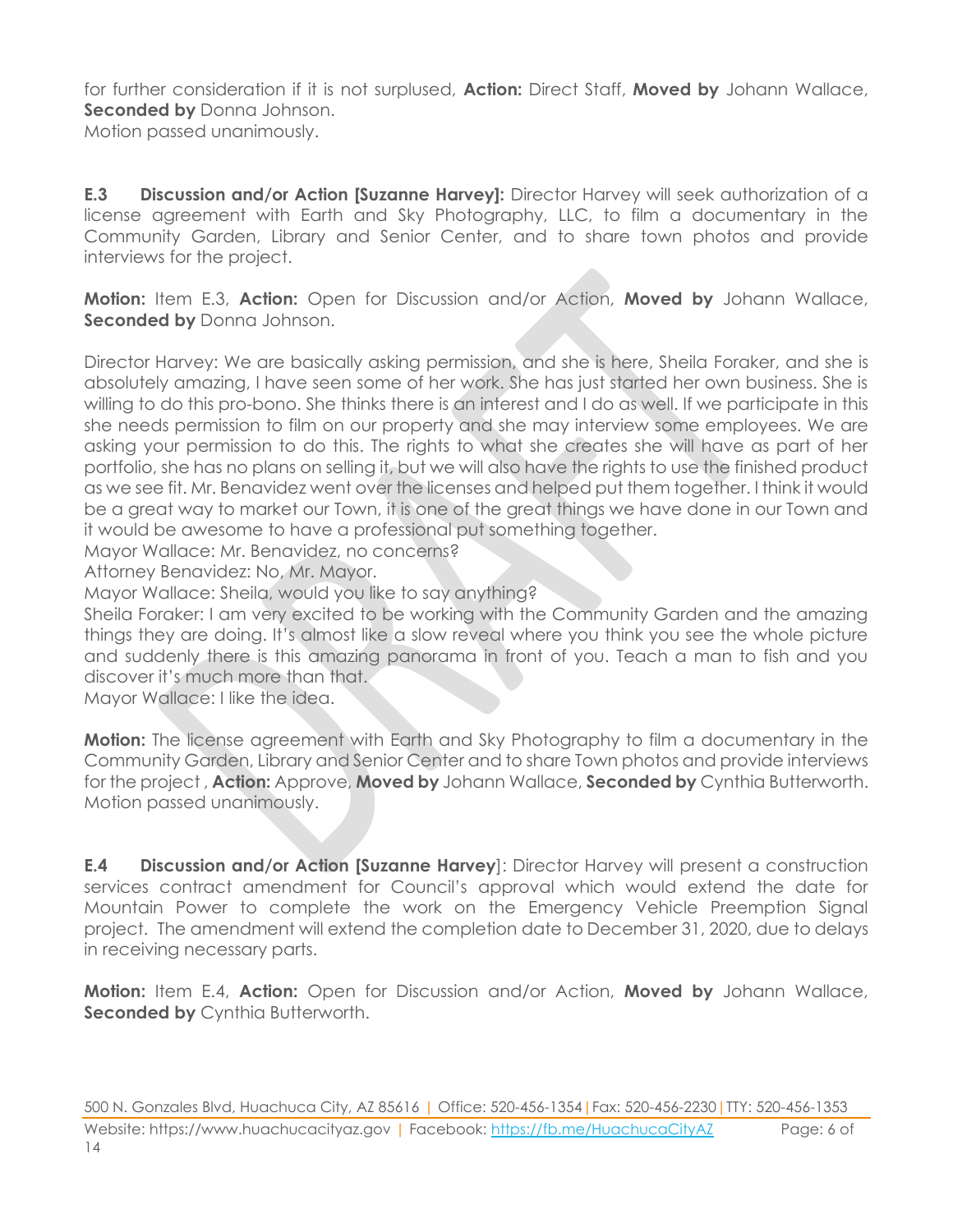Mayor Wallace: This is an easy one. Everything is there. There has been a lot of delays on construction items since the hurricanes hit. The price of lumber has gone up a lot. Fortunately we are not going to be impacted by the price because we are already covered. There is some supply issues with supplies coming from the coast.

**Motion:** An extension to the date for the Mountain Power to complete the work to December 31,2020., **Action:** Approve, **Moved by** Johann Wallace, **Seconded by** Donna Johnson. Motion passed unanimously.

**E.5 Discussion and/or Action [Mayor Wallace]:** Mayor Wallace will discuss changes Council would like to have made to the proposed Intergovernmental Agreement (IGA) with Whetstone Fire District for the fire protection and emergency medical services (EMS) the District provides for the Town.

**Motion:** Item E.5, **Action:** Open for Discussion and/or Action, **Moved by** Johann Wallace, **Seconded by** Cynthia Butterworth.

Mayor Wallace: I got all the comments and I got all the feedback together. Unfortunately, the version of the original contract that we looked at was the very first version that we looked at before. It wasn't equal to the version that was signed. We're not going to be able to approve it tonight. I took all the comments that you guys gave and I incorporated that into the signed version. I took the attachments that you provided from what you gave us last time. I want Council to be able to look at the actual agreement based on what we are operating under now, and the proposed changes from that because the original agreement had that we were going to hand over all our vehicles, but the amendment was that we authorize the use but we retain title.

Chief Bidon: Yeah, I printed the wrong one, when I printed the amendment I had them all in the folder, but when I talked to Suzanne the other day I was like, oh no. I remember we took that out so that the vehicles stayed on the Towns ballot for future lending purposes.

Mayor Wallace: I found the last version that Mr. Benavidez actually reviewed back in December 2017, and compared that version that was unsigned, to the signed version. So I have that version that is modifiable that we can work off of. That's where I incorporated everybody's stuff to. I'm going to get that back to Brandye, have her get that back out to Council. Give you a chance to look at it again. The reason why is so that you have an accurate representation of what we are looking at.

Councilmember Butterworth: It took a while to sloth through it the first time.

Mayor Wallace: So you should be prepared for it again. Take a look at it, I'll get it to Brandye. It should be in your boxes by Monday. Take a couple days, look at it and get her comments by Wednesday or Thursday and then I'll get it over to Mr. Benavidez for his legal review Friday. Once we are good on the legal side, I do want to have a sit down with you Chief. We need to have a work session because I don't want to have to keep going back and forth.

Chief Bidon: That would have been my suggestion to you. Once you get it where you want it then we have a work session with our Board and Council all together.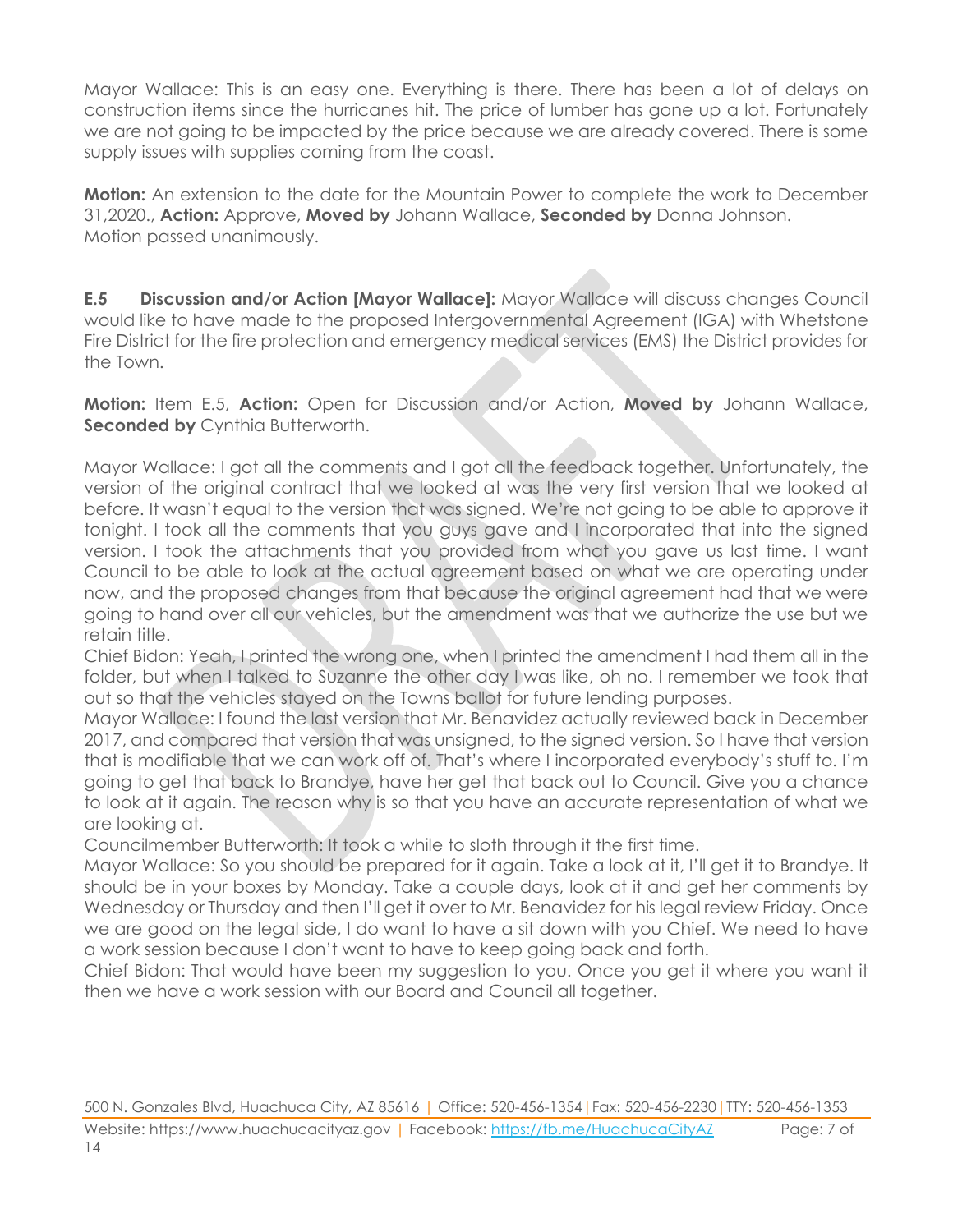Mayor Wallace: Yes. We need to do a work session where we can hash it all out that way everybody is happy and we can move on from there. That's where we are with this. I think we should be able to get this done in November.

Chief Bidon: Can I just add one thing since you're on the Fire Department? I'd just like to introduce our new Chairperson to our Board, Donna Graybill. She's the Chairperson for Whetstone Fire.

Mayor Wallace: Once we are squared away, I'll get ahold of you to schedule a work session to hash through everything.

Councilmember Butterworth: I suggest we do it early November since we don't know what everyone has planned for Thanksgiving.

**E.6 Discussion and/or Action [Clerk Thorpe]:** The Town Clerk will ask for guidance from Council regarding how they would like to proceed with the hiring of a Town Manager as the deadline for applications is almost up.

**Motion:** Item E.6, **Action:** Open for Discussion and/or Action, **Moved by** Johann Wallace, **Seconded by** Donna Johnson.

Mayor Wallace: Are you just looking for general guidance?

Clerk Thorpe: Yes. The deadline is Monday, and our next meeting is scheduled for November 5th and I didn't know if you wanted to try to schedule anything in that quickly as far as interviews, or how do you want to proceed.

Mayor Wallace: So the deadline is up at 5pm on Monday. Once the deadline is closed, on Tuesday, please get everyone on Council a copy of all the resumes and the applications. Find out from Mr. Benavidez what we need to black out on those resumes. Get that to Council and give us some time to look at it. At our first meeting in November we will schedule the interviews. Mayor Pro Tem Johnson: I thought our first meeting was the 12<sup>th?</sup>

Clerk Thorpe: The 5th was already approved by Council so as not to interfere with Thanksgiving. Councilmember Butterworth: The questions being asked, are we using the same ones that we used previously?

Mayor Wallace: Everybody should have provided the questions for the Town Manager position back to Brandye. Do you have all of those?

Clerk Thorpe: Yes.

Mayor Wallace: Brandye did send those to me, I took a look at them and I believe they have already been looked at by Mr. Benavidez?

Attorney Benavidez: Yes.

Councilmember Trate: Are we going to do them in person?

Mayor Pro Tem Johnson: We have to.

Mayor Wallace: We don't have to. We will have the ability for telephonic. If we have to have special meetings, I don't expect Mr. Benavidez to drive down all the time. We can hash out the specifics at the next meeting, unless you guys want to look at setting up the interviews now. Or do you want to wait until the next meeting to schedule interviews?

Mayor Pro Tem Johnson: I think we need to wait because what if we get more applicants by Monday. How many applications have you received?

Clerk Thorpe: 4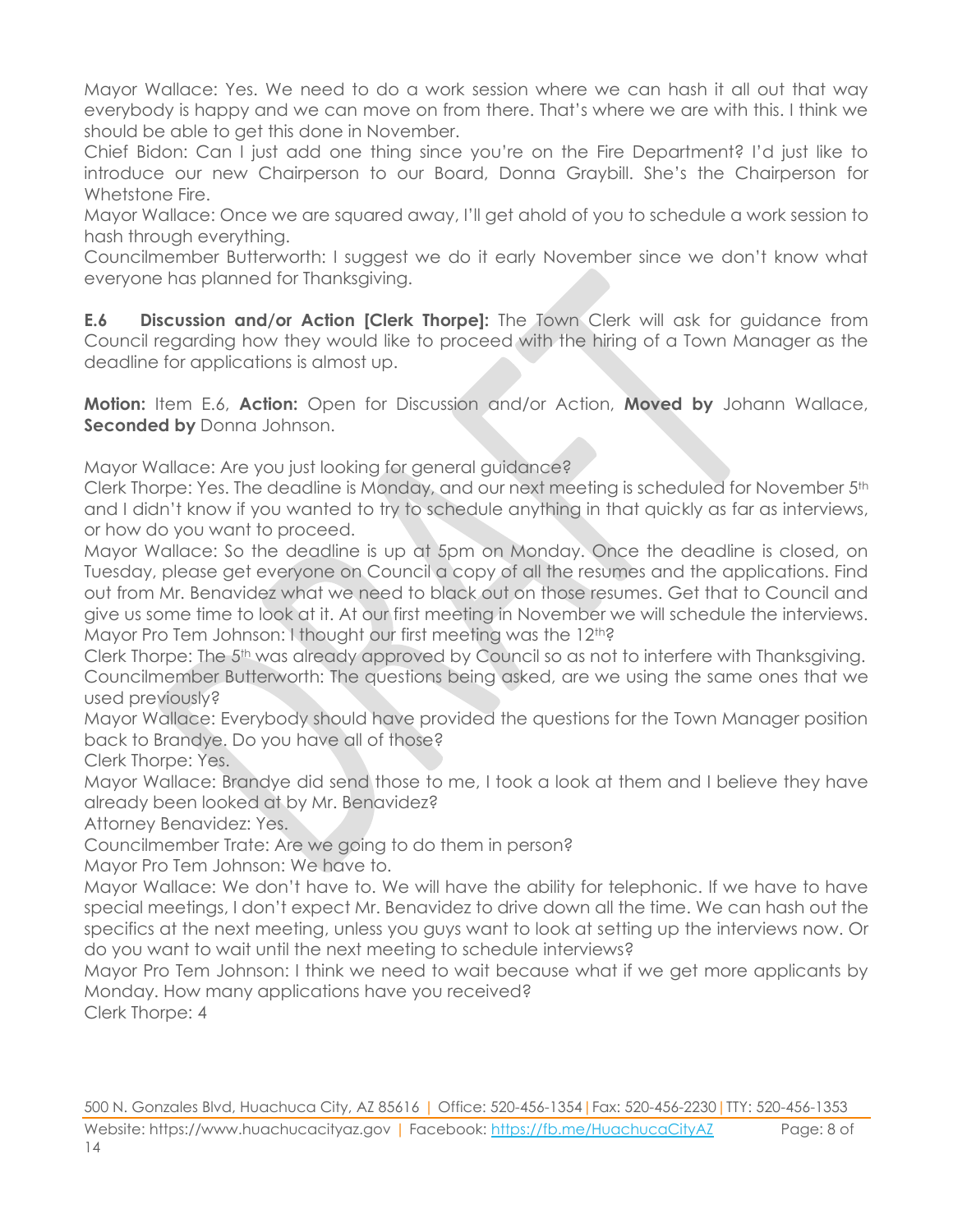Councilmember Trate: There could be some that we all look at and just decide no, and some where we all say yes. Why bring somebody in who we don't really want to interview is my thought?

Councilmember Banks: So the question about that is background checks.

Mayor Wallace: That doesn't happen until after.

Councilmember Banks: Is that the way it's always been? Or were they looked at before? Mayor Wallace: No, so the background checks usually happen if you say hey we want to hire you. That's when you do the background checks.

Councilmember Banks: So November 5<sup>th</sup> we have a council meeting?

Councilmember Butterworth: The 5th and the 19th.

Mayor Wallace: So, the third is election day, the fourth is Wednesday, the fifth is our meeting. With that said, does Council want to consider scheduling special meeting on Wednesday the fourth for interviews?

Mayor Pro Tem Johnson: I would think so, that way we can get it done and the Council meeting's not so long.

Mayor Wallace: Ok, so we can schedule a special meeting at 6pm on Wednesday the fourth. Do you want to consider doing a meeting at 6pm on Thursday before the Council meeting to do some more?

Councilmember Banks: That works.

Mayor Wallace: So, we will go ahead and do a special meeting at 6pm on Wednesday the fourth for the purpose of interviewing Town Manager candidates. We'll do another one on Thursday the fifth at 6pm for the intention of interviewing the remaining candidates. You might want to send out a reminder email about the two meetings in November and December.

**E.7 Discussion Only [Dr. Jim Johnson]:** Dr. Johnson will present a before and after look at Huachuca Blvd. depicting the recent improvements that have been made.

#### **Motion:** Item E.7, **Action:** Open for Discussion Only, **Moved by** Johann Wallace, **Seconded by** Donna Johnson.

Dr. Johnson: I don't know how many of you were here several years ago and the question was asked of me "About how long?". I said it didn't get messed up overnight, it didn't get messed up over a decade, it got messed up over a long period of time. I said it's going to take time to get things cleaned up. I said it was probably going to take 5-6 years. Standing here tonight, we are sitting at just a little over 5 and a half years. This is just the business district. I'm going to let the slides speak for themselves.

He shares multiple slides of before and after photos of Huachuca Blvd.

Thanks are given to Mr. Shed for the painting at the old Dusk till Dawn building. Dr. Johnson: Northgate Manufactured Home Park recently sold to a firm out of Colorado that specializes in buying distressed manufactured home parks. They have purchased 4, 3 in Sierra Vista and Northgate here in Huachuca City. They bought 8 others around the state. The company purchases new manufactured homes, brings them in and sets them up. They maintain and revitalize parks. Look for things coming there probably after the first of the year. The blue building has a tire business coming in. Military Bros. in lower Huachuca City has expansion plans.

Councilmember Butterworth: What about the old Alejandro's building?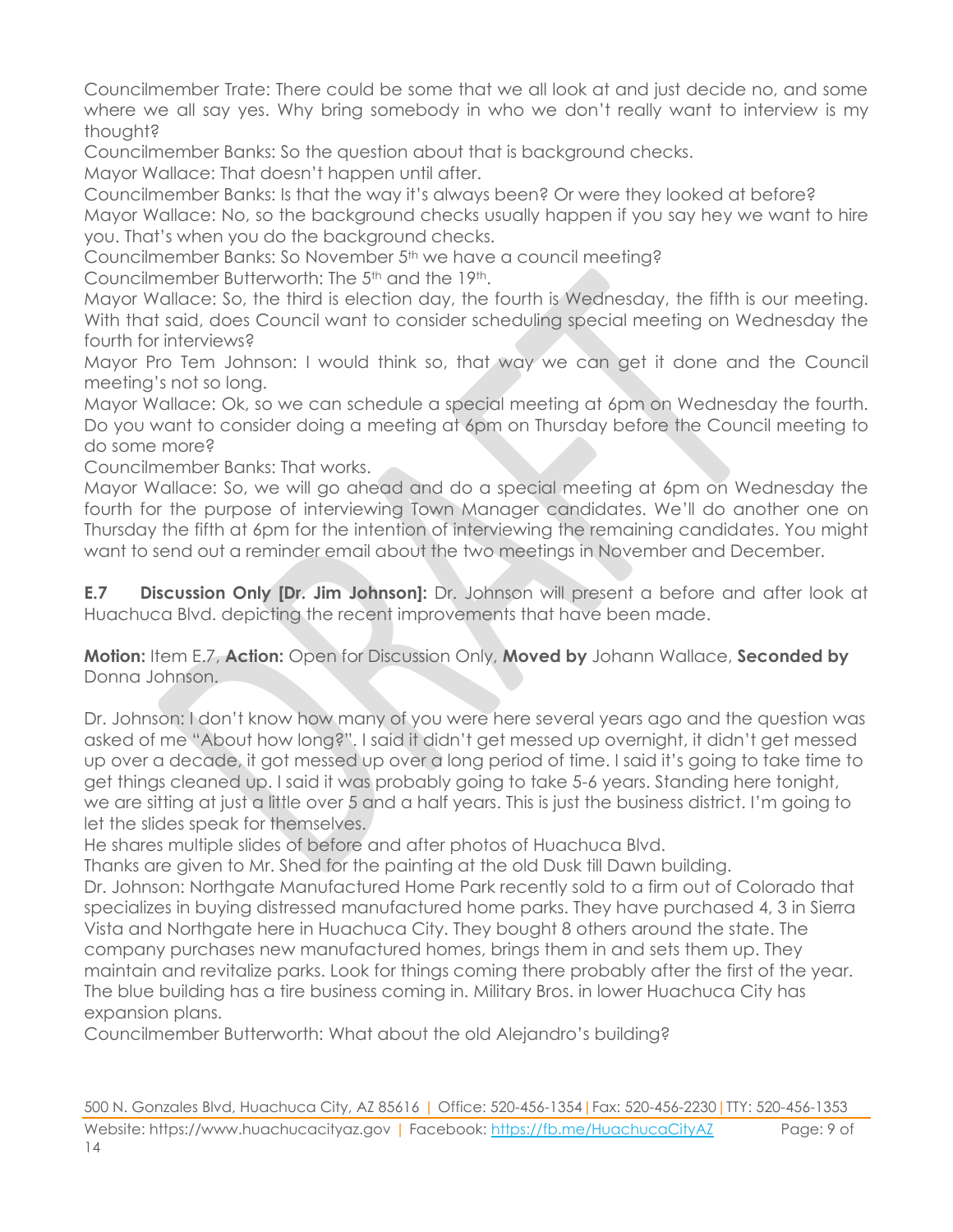Dr. Johnson: The building was purchased by a commercial real estate broker out of Phoenix. His plan is to get everything out of the inside, and to put a new roof, paint and pave the parking lot. He plans to turn it back into a viable building. Southwest Motors, Mr. Poletti, has the old Public Works building.

Mayor Pro Tem Johnson: I just want to say thank you. Thank you for all your hard work and getting this done. I appreciate you.

Dr. Johnson: It was a team effort. I would particularly like to thank Chief Thies and Chief Bidon. Mr. Halterman and his team. It is truly a team effort.

Councilmember Post: What are they going to do with the Public Works building?

Dr. Johnson: They are going to tear it down and haul it to the landfill. They are going to build a state of the art, engineered metal building to put in a heavy duty diesel and R.V. repair shop in there because there is already a grease pit in that building that they want to save. They would like to eventually put a masonry wall all around their property.

Councilmember Post: I know those people that just put in the automotive shop wanted to buy that property. Has he looked at any of those mobile home parks down in lower?

Dr. Johnson: The one who bought Northgate, yes he was only interested in Northgate. There is actually only one left in lower. I was just glad he took Northgate.

Councilmember Banks: So is that going to be new manufactured homes too? Dr. Johnson: Yes, that is their plan.

Councilmember Banks: How many sites are there?

Dr. Johnson: I can't remember off the top of my head how many there are.

Councilmember Banks: Do they have to bring it up to the current manufactured home park code?

Dr. Johnson: Yes. The owner is planning for that and was already one step ahead when we discussed it. Also, over by the big blue building and the rock and sand place, the building in between, that is currently under remodel in the interior. That's getting remodeled on the inside so those spaces can be leased out to businesses. I thank you for being patient. Council thanks Dr. Johnson for all his hard work.

**E.8 Discussion and/or Action [Mayor Pro Tem Johnson]:** Mayor Pro Tem Johnson will discuss the need for a street sign on Ridgeview Place, advising "Not a Through Street".

**Motion:** Item E.8, **Action:** Open for Discussion and/or Action, **Moved by** Johann Wallace, **Seconded by** Donna Johnson.

Mayor Pro Tem Johnson: This is a cul-de-sac, so you can't go through. The people at the end, there's a lot of traffic at night, I don't know if they don't know it doesn't go through to lower or what, and the lights shine in the windows. The residents of those five houses are asking if it would be possible to put a sign up of no outlet or no through street to try to slow down on that traffic. So people don't go down there. Do I have to have approval, or can I just talk to Mr. Halterman or Chief Thies?

Mayor Wallace: Based on code, it's the Police Department that directs signage changes. We do have to approve it anyway.

Mayor Pro Tem Johnson: I think there is only one other street in Town that has a sign that has not a through street. I think it's Apache in lower.

Chief Thies: And Buckskin

500 N. Gonzales Blvd, Huachuca City, AZ 85616 | Office: 520-456-1354|Fax: 520-456-2230|TTY: 520-456-1353 Website: https://www.huachucacityaz.gov | Facebook:<https://fb.me/HuachucaCityAZ> Page: 10 of 14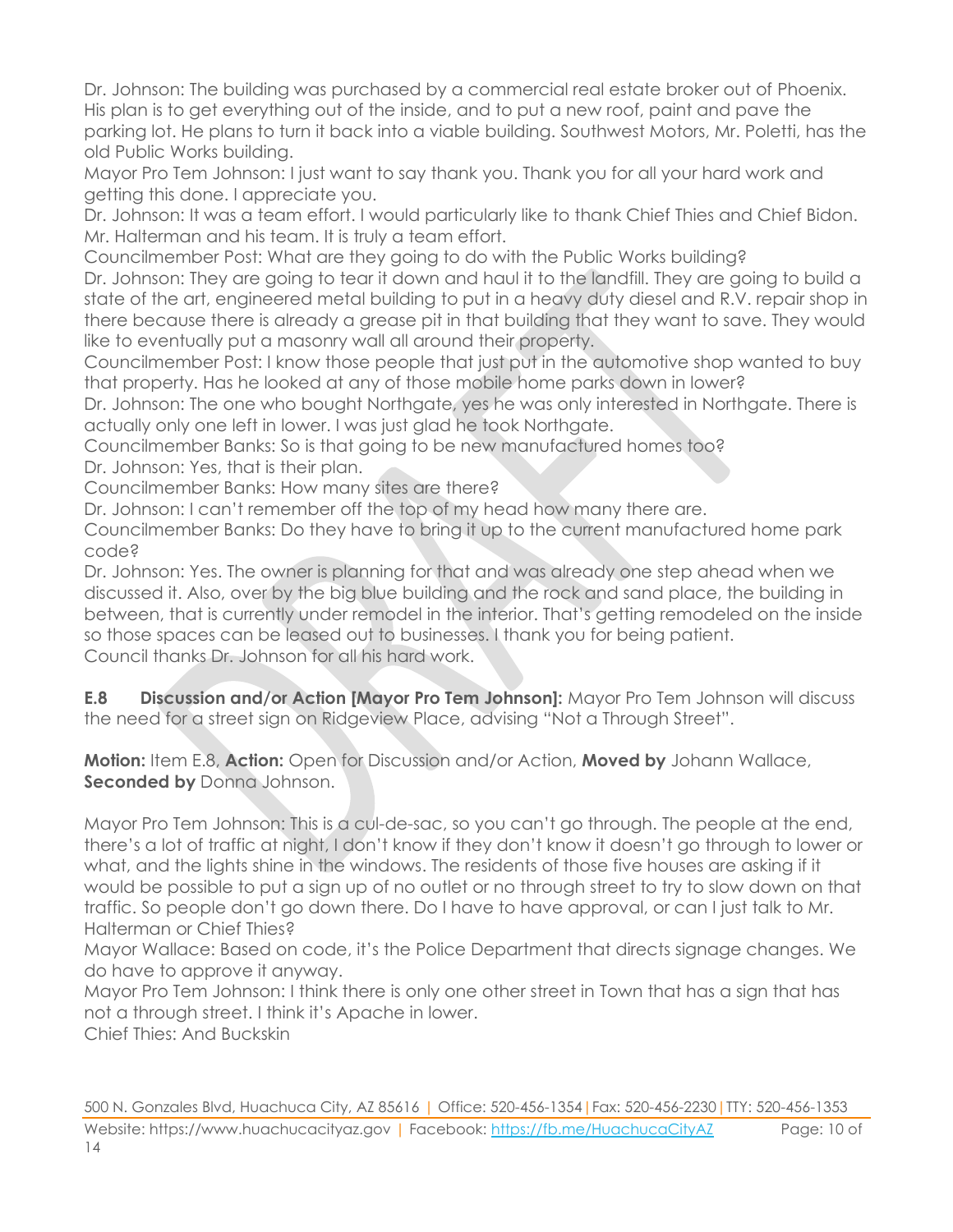Mayor Wallace: It just makes sense, if it's not a through street, we tell people it's not. We can only do one, because that's all that's on this notice. There's another street that we previously directed staff to handle, so that should only leave one. I know where you are talking about. Is the other one a through street?

Mayor Pro Tem Johnson: Well they make it a through street back onto Skyline.

Dr. Johnson: That is actually not city property.

Mayor Pro Tem Johnson: Oh, it's not city property?

Dr. Johnson: No, just the alleyway that goes through there that Mr. Halterman has to use for service, but the dirt road is not.

**Motion:** Authorize the installation of a not a through street or no outlet sign on the Ridgeview cul-de-sac, **Action:** Adjourn, **Moved by** Johann Wallace, **Seconded by** Donna Johnson. Motion passed unanimously.

**E.9 Discussion and/or Action [Suzanne Harvey**]: Bus Fare Changes - Director Harvey will present Resolution No. 2020-22 adopting a revised bus fare schedule for the Town.

**Motion:** Item E.9, **Action:** Open for Discussion and/or Action, **Moved by** Johann Wallace, **Seconded by Cynthia Butterworth.** 

Director Harvey explains that these have already been reviewed by Council and posted for the required time. The process was never completed so it is back before Council to be finished.

**Motion:** Resolution 2020-22, **Action:** Approve, **Moved by** Johann Wallace, **Seconded by** Donna Johnson. Motion passed unanimously.

**E.10 Discussion and/or Action [Suzanne Harvey**]: Bus Advertising Fee Schedule - Director Harvey will present Resolution No. 2020-23 adopting a bus advertising fee schedule for the Town.

**Motion:** Item E.10, **Action:** Open for Discussion and/or Action, **Moved by** Johann Wallace, **Seconded by** Donna Johnson.

Director Harvey explains that these have already been reviewed by Council and posted for the required time. The process was never completed so it is back before Council to be finished. Councilmember Trate: Can we rent the buses out? Like for graduation? Director Harvey: We can't talk about that now, but that's something for a future agenda.

**Motion:** Resolution 2020-23, **Action:** Approve, **Moved by** Johann Wallace, **Seconded by** Donna Johnson.

Motion passed unanimously.

#### **F. Department Director reports**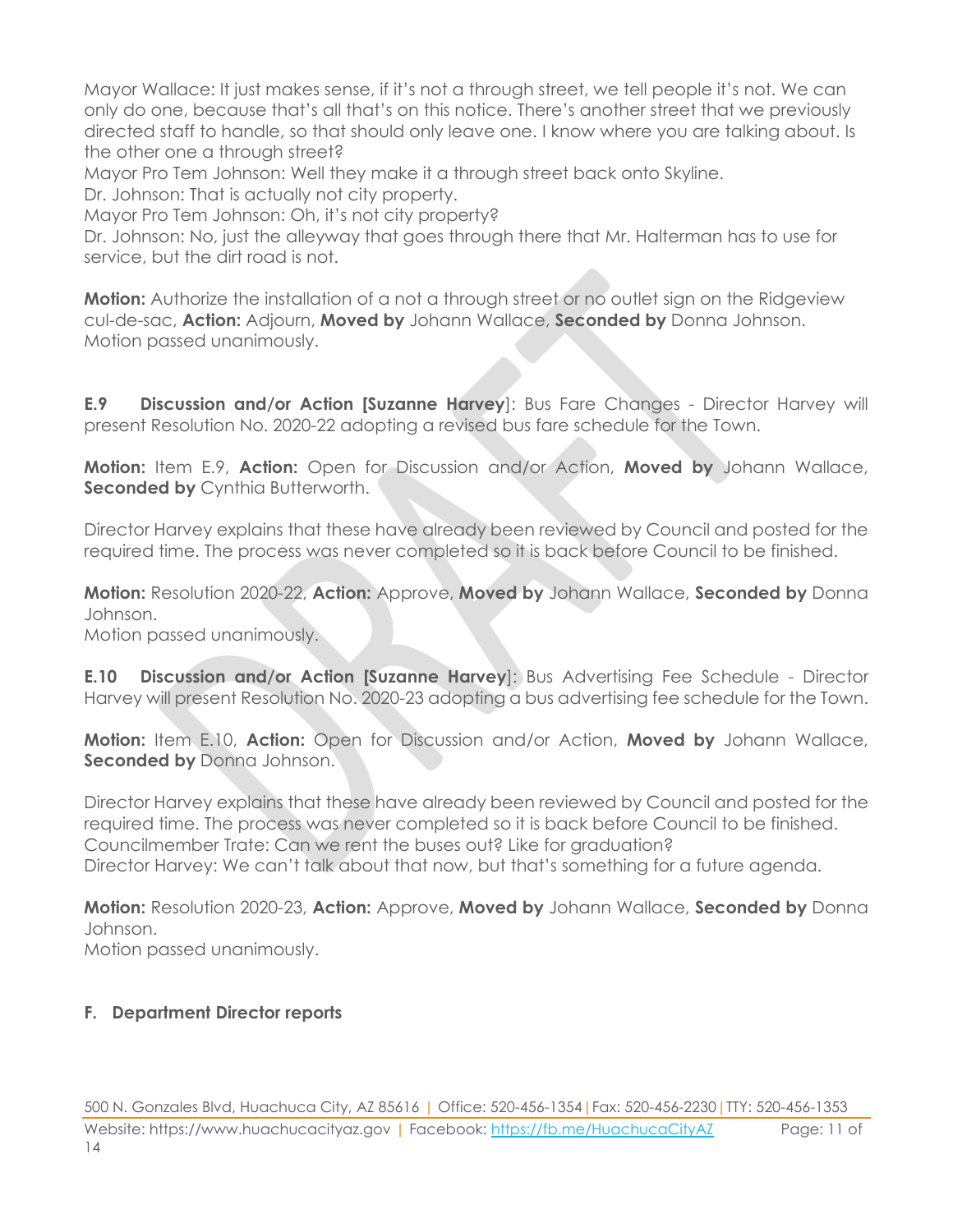Dr. Johnson: During that 5 year period, there was a considerable amount of court time. Earlier I left out Mr. Benavidez, Mr. Alatorre, and Chief Thies was always there when citations needed issued. You can be very proud of your employees.

Chief Bidon: The two new trucks are in. The light system is two part. The one in Whetstone is up and is hit and miss because it can't have red lights, they are yellow because of the median. In Huachuca City you can have the red lights. We are at about 1,015 calls for service this year. We have been doing a lot more transports out of Huachuca City recently. We have the new Chairman and a new Board member. We did hire 2 more full time firefighters. We still have 4 part time positions available.

Director Halterman: We are moving forward under the JOC contract for the sewer ponds with AJ Anderson company for construction. Gordeon handled the paperwork and permits. We submitted 2 job orders for things one under construction. They brought a third party in that's going to write the permits, one for construction and one for the closure.

The D# dump truck sold for \$44,500.00. With the agreement, he's getting two of my trucks and we already purchased one. We're going to pick it up tomorrow, and look at another truck. Councilmember Post: Thank you for cutting the alleyways

Director Halterman: Yeah we shouldn't have. I got after him for that. He won't do it again.

Director Howe: We have submitted our application to ADEQ for the review for the expansion. We got another 170 tons of free cover material. I have vetted the 3 responding friends for the bugs and bunnies study.

Director Wenc: The auditors will be here next week

Chief Thies: A lot of activity. Just really busy. We're making friends.

Mayor Wallace: Expand on that please. I know this is a director report but I have to butt in. Recently our Police Department has made contact with 4 individuals who were alleged to have been in possession of certain narcotics. Our Police Department has been doing an excellent job of watching the people and getting the people out that we do not want here. The drug users, the drug pushers, the drug dealers. They are doing an amazing job. Don't be so modest. Let people know what you are doing. If we let people know what you are doing, the people that we don't want here will know what you are doing and they won't want to be here. Thank you for what you and your staff are doing to find these people and get that stuff off the street.

Director Harvey: On that subject, it was Arizona Towns and Cities week and I put something on our Facebook page and there are some great comments. I'm not going to say what it was, but take a look at our Facebook page. I would like to thank all of you who wore purple to help increase awareness of Domestic Violence. I got a chance to tour SEACOM this week and it's pretty amazing. It's state of the art. If any of you would like a tour I can set that up. By participating in that, we are able to get services that we could never pay for by ourselves. One of the things that they just got is ProQA Software, which is software the dispatchers can use to help those to begin CPR/First Aid. It tells them what to ask and what to tell them to do. It also sends the information to responders. They can get CPR initiated sooner than ever before and that's going to save lives. We are still working on the buses, we got some more applications. We met with the transit folks in Sierra Vista today. There may be an article in the paper about the Healthy Huachuca and house numbering. They may be able to begin the project in November. Creepy Candy Cruise will be on October 31st.

Clerk Thorpe: Pushing through with elections, the equipment will be delivered soon. Some concerns have been brought to Council and we have responded to that and are making sure that we are following all of the policies and procedures. We will be on top of it. Verizon billing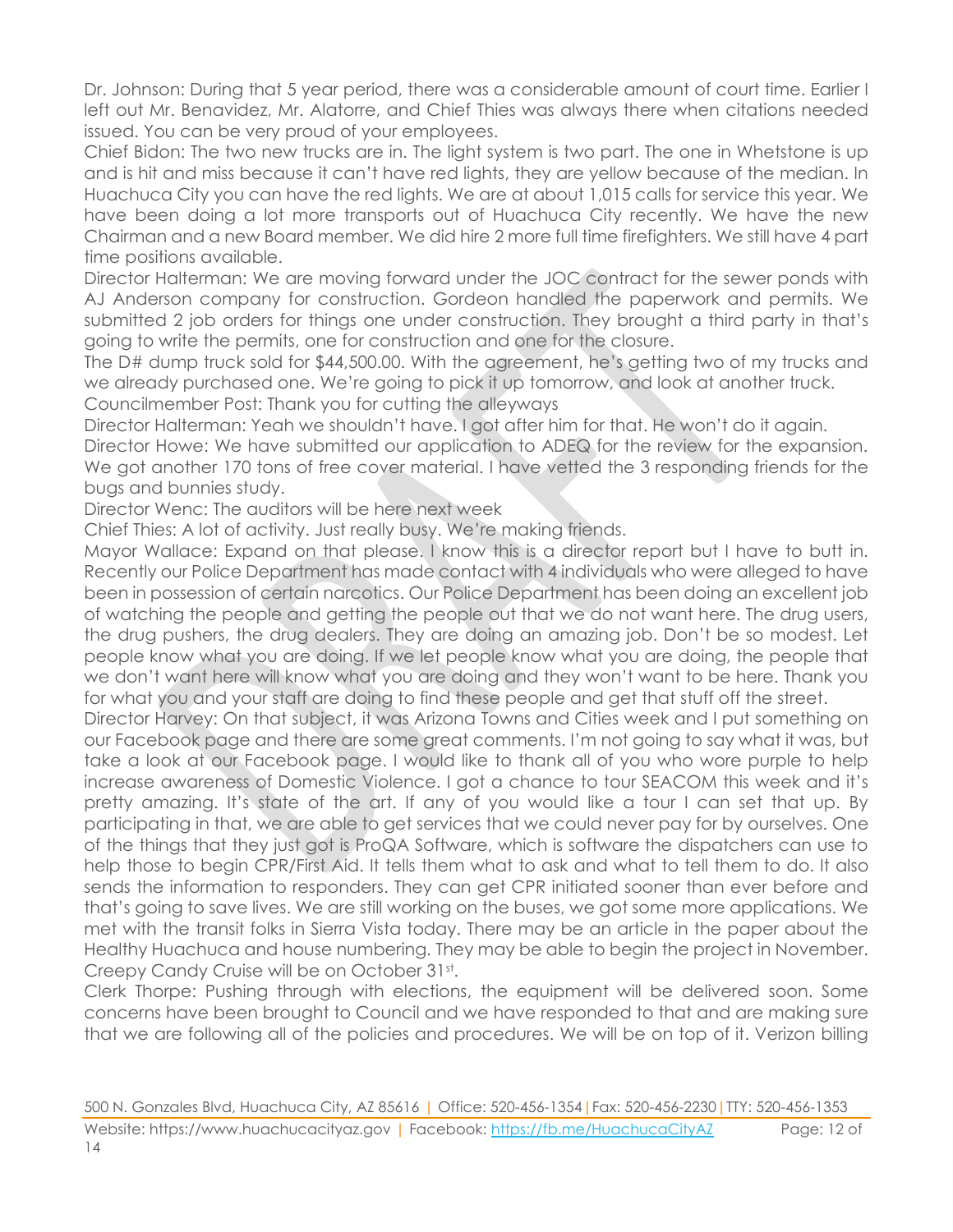issues have been dealt with. Looking into free upgrades so everyone can have the same phone. Looking into new pest control services, we have had some issues with the current provider.

#### **G. Items to be placed on future agendas**

#### **Chief Thies-street signs**

#### **H. Reports of Current Events by Council**

Councilmember Post: I spoke with Mark, the owner of Sun and Spokes. He is willing to donate bikes for children for Christmas gifts. He also commented that the Town has really cleaned up. Councilmember Banks: SVMPO is working on a long range transit plan. They have consultants. They will be looking for public input.

Councilmember Butterworth: I sat in for the SVMPO meeting. We had a lot of cars for the food distribution.

Mayor Wallace: We listed the dumptruck for \$19 thousand because that is what we bought it for, and we got \$44,500.00. Talking to the Chief, the Police Department has been doing amazing things to address issues in this Town. Things are going nicely.

## **I. Adjournment**

#### **8:22 pm**

**Action: Adjourn, Moved by Johann Wallace, Seconded by Donna Johnson. Motion passed unanimously.**

Approved by Mayor Johann R. Wallace on November 5, 2020.

Mr. Johann R. Wallace **Mayor** 

\_\_\_\_\_\_\_\_\_\_\_\_\_\_\_\_\_\_\_\_\_\_\_\_\_\_\_\_\_\_\_\_\_\_\_\_

Attest:

Ms. Brandye Thorpe, Town Clerk

Seal:

**Certification**